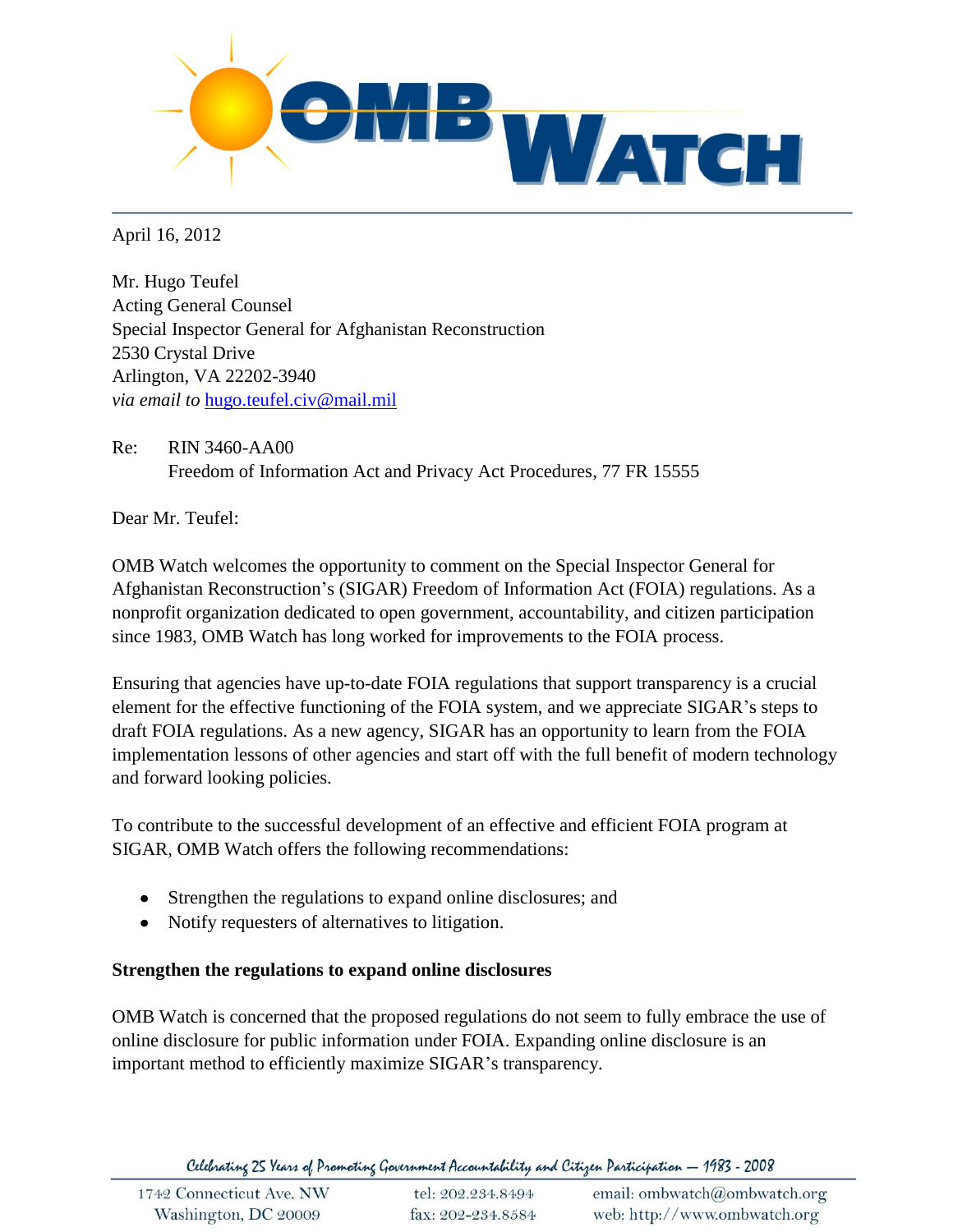FOIA requires agencies to post online information that has been released in response to a FOIA request and is "likely to become the subject of subsequent requests."<sup>1</sup> In addition, the Presidential Memorandum of Jan. 21, 2009<sup>2</sup> and the Attorney General's 2009 FOIA policy guidance<sup>3</sup> direct agencies to post information online in advance of receiving a FOIA request. However, SIGAR's regulations do not explain how the agency will fulfill these responsibilities.

Posting information online maximizes the impact of the agency's FOIA efforts by allowing the public to access and use the information disclosed. Additionally, online disclosure can save agency resources by reducing duplicative requests.

We recommend that SIGAR adopt a policy to (a) proactively disclose information to the greatest extent possible and (b) post online responses to all FOIA requests, excluding those made jointly under the Privacy Act. Specifically:

(a) *Proactive disclosure:* The FOIA regulations proposed by the Department of Justice on March 21, 2011 affirm the department's responsibility for "determining which of its records are required to be made publicly available, as well as identifying additional records of interest to the public that are appropriate for public disclosure, and for posting such records."<sup>4</sup> SIGAR should adopt a similar policy.

In addition, SIGAR should adopt a policy to "establish categories of records that can be disclosed regularly," as recommended by the Office of Government Information Services (OGIS).<sup>5</sup> SIGAR should consult with stakeholders to identify such categories of records.

(b) *Documents released in response to FOIA requests:* The Office of the Secretary of Defense and Joint Staff regularly posts released FOIA documents on its website.<sup>6</sup> SIGAR should also adopt this policy, which was recommended in a 2008 report by OMB Watch and the open government community.<sup>7</sup>

In addition to a clear policy on posting released records online, SIGAR should consider putting in place technology to facilitate posting of records as well as improve request processing and customer service. The Environmental Protection Agency is currently

 $\overline{a}$ 

 $1$  5 U.S.C. 552(a)(2)(D).

<sup>2</sup> Barack Obama, Freedom of Information Act, The White House, Jan. 21, 2009, *available at*  http://www.whitehouse.gov/the\_press\_office/FreedomofInformationAct/

<sup>3</sup> Eric Holder, The Freedom of Information Act (FOIA), Office of the Attorney General, March 19, 2009, *available at* http://www.justice.gov/ag/foia-memo-march2009.pdf

<sup>4</sup> Justice Department, Freedom of Information Act Regulations, March 21, 2011, 76 FR 15236.

<sup>5</sup> https://ogis.archives.gov/Assets/Best+Practices+Chart+Agencies.pdf

<sup>&</sup>lt;sup>6</sup> Office of the Secretary of Defense and Joint Staff, FOIA Requester Service Center, Most Recently Posted Reading Room Documents, *available at* http://www.dod.gov/pubs/foi/recent.html

<sup>7</sup> Moving Toward a 21st Century Right-to-Know Agenda, November 2008, *available at*  http://www.ombwatch.org/files/21strtkrecs.pdf